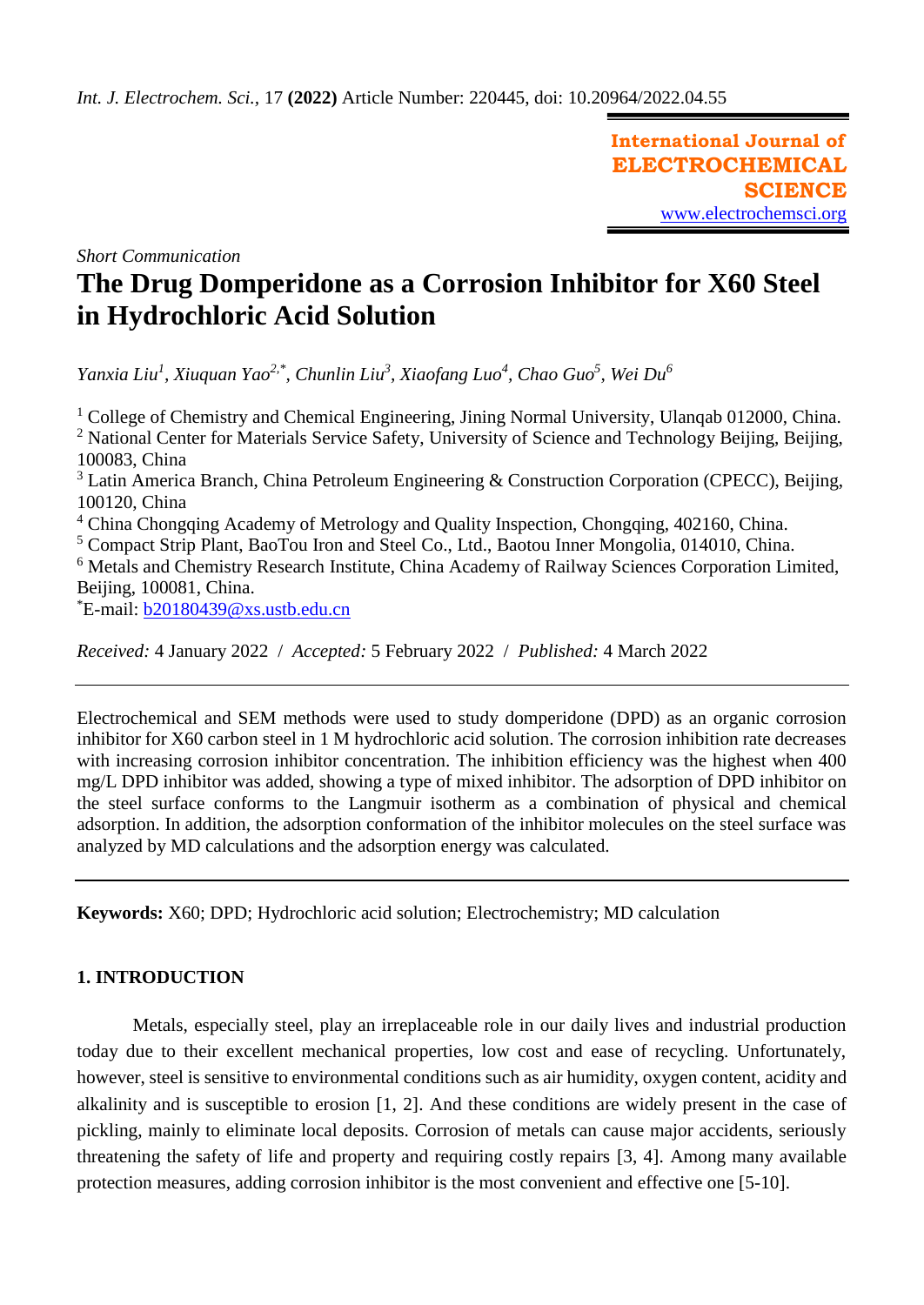Inorganic corrosion inhibitors, although excellent protective performance, but its harmful to the environment and human body, gradually replaced by organic corrosion inhibitors. Organic compounds containing heteroatoms such as oxygen, nitrogen and sulfur, whose polar heteroatomic components (usually containing lone pairs of electrons) interact with the cations on the metal surface by adsorption, have a good inhibitory effect on the corrosion of metallic materials, thus slowing down the rate of anodic and cathodic reactions occurring during the electrochemical process [11-15].

In recent years, many drugs have been used as green corrosion inhibitors [15-23]. Domperidone is widely used as a common drug in the pharmaceutical industry. Domperidone contains multiple N atoms in its molecular structure, so it is thought to be a potential corrosion inhibitor with excellent protective effect. In this work, the anti-corrosion ability of Domperidone against X60 steel was verified by adding different concentrations of Domperidone to hydrochloric acid solution. The protective effect of DPD molecules on X60 steel was investigated using electrochemical experiments combined with surface morphology observation, and molecular dynamics calculations were used to theoretically explain the relationship between the molecular structure and the adsorption mechanism.

## **2. EXPERIMENTAL**

#### *2.1 Materials and solutions*

Domperidone (DPD) was purchased from Aladdin with a purity greater than 98% and did not require further purification in the experiment. The chemical structure of DPD molecule is shown in Fig. 1. The iron content of the X60 steel was 99.9%. The steel area was 1 cm<sup>2</sup> when used as a working electrode and the electrode was mechanically polished to 2000 sandpaper and sonicated with deionized water to remove contaminants before performing electrochemical experiments. Concentrated hydrochloric acid was diluted to 1 M as the corrosion medium for X60 steel.



**Figure 1.** Chemical structure of Domperidone

### *2.2 Electrochemical experiment*

The gamry600+ instrument was used for electrochemical experiments and a standard threeelectrode cell assembly was used for this purpose. The electrochemical data obtained were analyzed using Zsimpwin software. In the electrochemical experiments, X60, saturated glycerol electrode (SCE)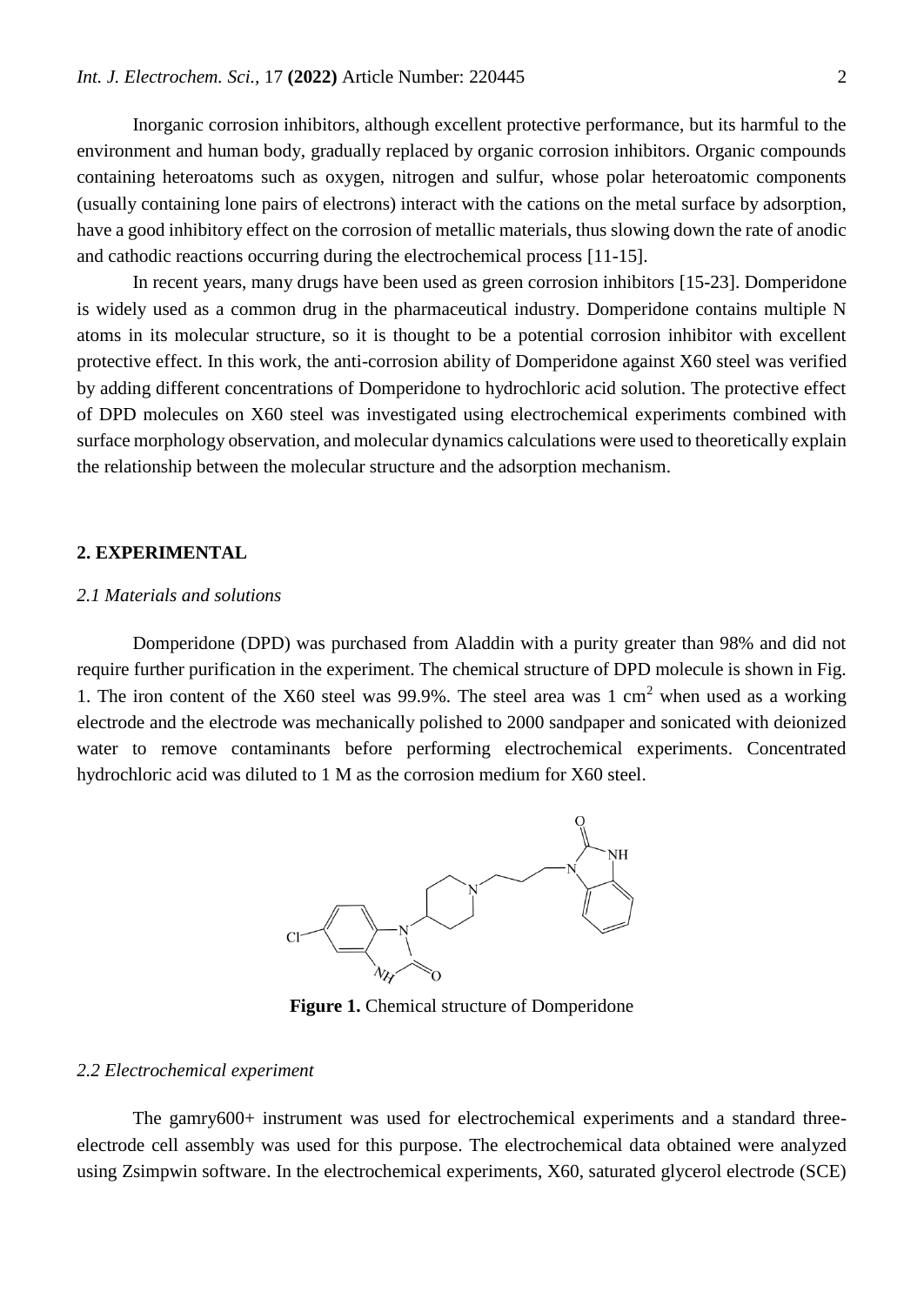and platinum sheet were used as working electrode, reference electrode and counter electrode, respectively. The electrochemical impedance spectrum (EIS) experiments were performed with an amplitude of 10 mV in the frequency range of 100 kHz  $\sim$  10 mHz. Potentiodynamic polarization measurements were performed by scanning the potentials from  $250 \text{ mV}$  / E<sub>OCP</sub> to  $+250 \text{ mV}$  / E<sub>OCP</sub> at a constant scan rate of 1 mV s<sup> $-1$ </sup>. All potentials reported below are related to SCE.

#### *2.3 Surface Analysis*

The surface morphology of X60 specimens immersed in hydrochloric solutions without and with DPD corrosion inhibitors for five hours was examined by field emission scanning electron microscopy (FE-SEM).

## *2.4 MD calculation*

Molecular dynamics simulations were used to study the adsorption behavior of DPD on the Fe (110) surface. The Fe (110) surface was chosen to simulate the adsorption process because of its high density and stability. Simulations were carried out for (24.3,17.2,62.5) Å of the Fe (110) surface, each layer containing one DPD molecule and 200 water molecules at 298 K NVT. Molecular dynamics was used to calculate the low conformational adsorption energy for the interaction of the corrosion inhibitor molecules with the two surfaces of the aqueous phase.

## **3. RESULTS AND DISCUSSION**

#### *3.1 Electrochemical testing*

Fig. 2 shows the OCP curves of X60 in 1 M HCl in the absence and presence of DPD at 298 K. From the OCP curves, it can be seen that the OCP values of X60 in hydrochloric acid solution stabilize after a period of time. After adding DPD corrosion inhibitor to the hydrochloric acid solution, the OCP value became larger, indicating a smaller tendency of self-corrosion, and the largest change in OCP value was observed after adding DPD of 400 mg/L, indicating that X60 suffered the least corrosion at this concentration. This change in behavior may be due to the adsorption of DPD molecules on the surface of X60 steel, forming a protective film.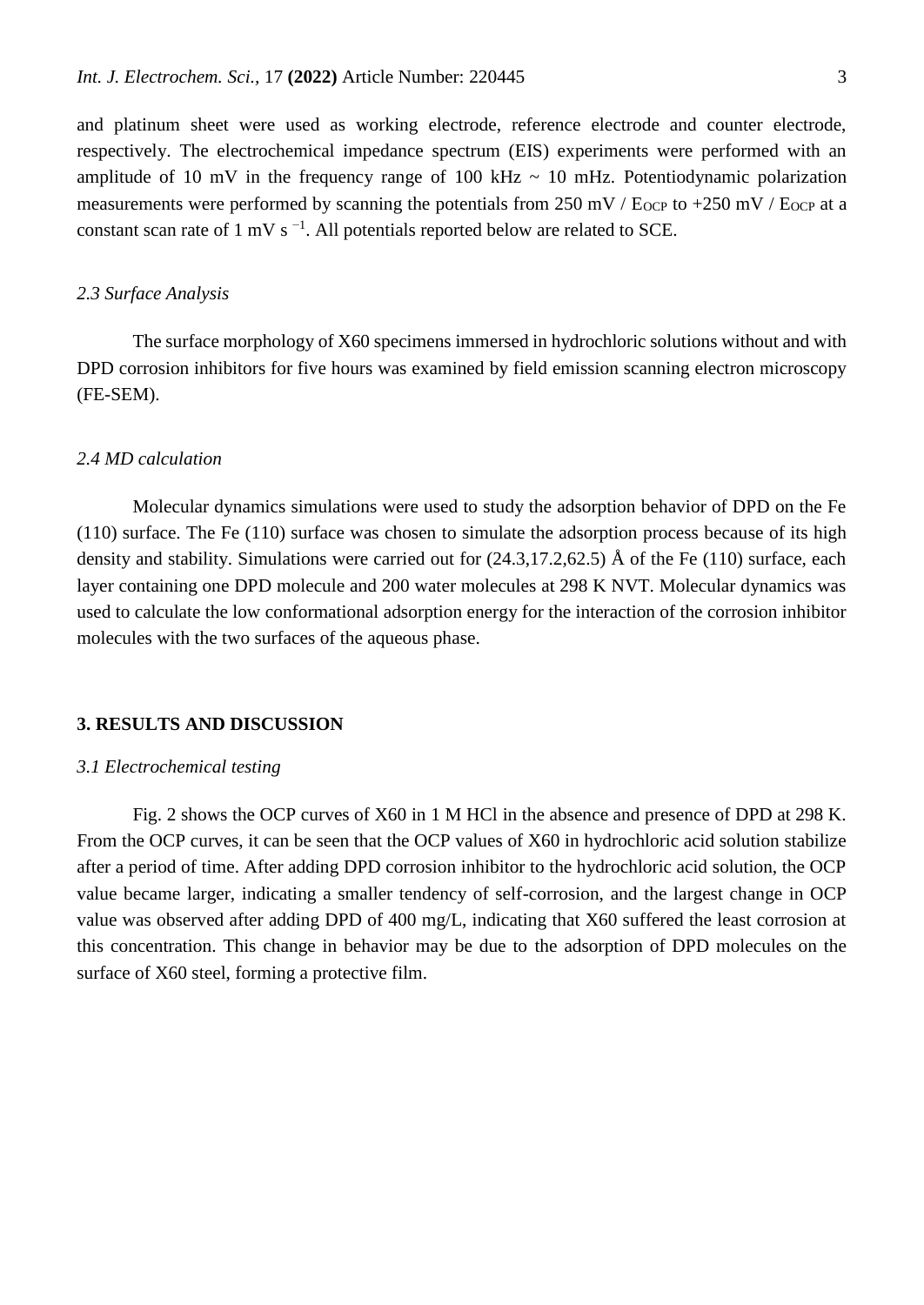

**Figure 2.** OCP curves for X60 in 1 M HCL without and with DPD at 298K



**Figure 3.** Nyquist plots (a) and bode plots (b) for X60 in 1 M HCL without and with DPD at 298K

The corrosion behavior of X60 steel at 298K was evaluated by adding different concentrations of DPD to the hydrochloric acid solution using EIS. The obtained Nyquist plots are presented in Fig. 3. The shape of the Nyquist diagram does not change with or without the addition of DPD corrosion inhibitor to the hydrochloric acid solution. In the tested frequency range, there is only one depressed capacitive imperfect semicircle, indicating that corrosion reactions are usually controlled by charge transfer processes on heterogeneous and irregular steel surface electrodes [24-26]. In addition, the semicircle diameter increased with increasing DPD addition concentration, indicating a more effective protection of the steel electrode [27, 28].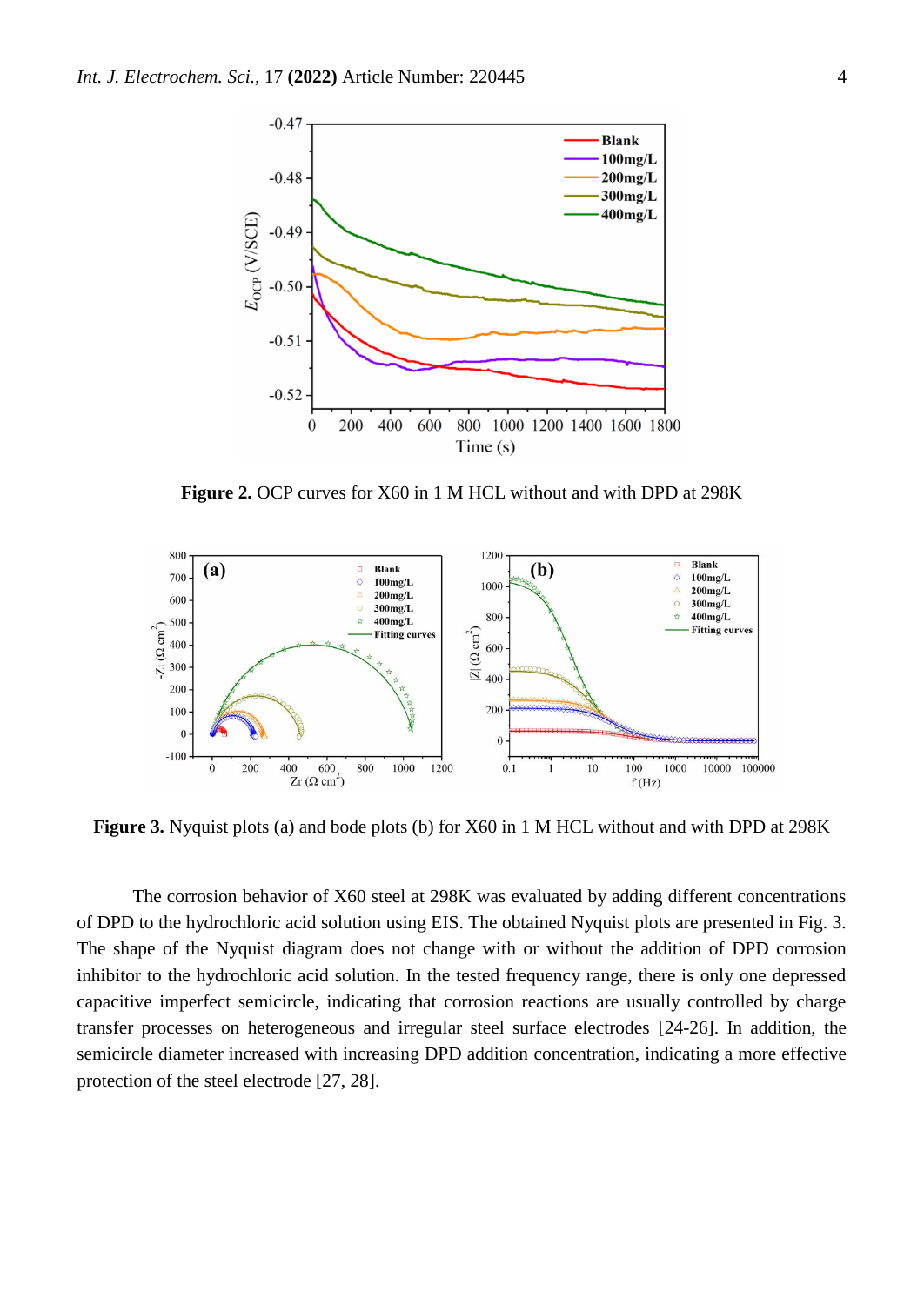

**Figure 4.** Equivalent circuit model of the X60 electrodes in 1 M HCL solution

The equivalent circuit model by fitting a Nyquist plot was obtained in Fig. 4. In the model, *R<sup>s</sup>* denotes the solution resistance, *Rct* represents the charge transfer resistance and constant phase element (CPE) is used instead of capacitive components. The impedance of CPE is described as follows [29-31] :

$$
Z_{cpe} = I/(Y_0(j\omega)^n) \tag{1}
$$

where *j*: the imaginary root,  $\omega$ : the angular frequency,  $Y_0$ : proportional factor, and n: the CPE index associated with the inherent chemical and physical heterogeneous characters of the solid surfaces. The CPE can show a resistor  $(n = 0)$ , a Warburg impedance  $(n = 0.5)$ , or a capacitor  $(n = 1)$ .

The relevant parameters for impedance are listed in Table 1. The inhibition efficiency can be calculated by the following equation:

 $\eta$  (%) = ( $R_{ct} - R_{ct}^{0}/R_{ct} \times 100\%$  (2)

where  $R_{ct}$  and  $R_{ct}$ <sup>0</sup> are the transfer resistances in the presence and absence of DPD, respectively. As can be seen from Table 1, the *R<sub>ct</sub>* values increased significantly with increasing DPD concentration, which was due to the formation of a protective film on the X60 surface. This behavior can be explained by the increase of corrosion inhibitor adsorbed on the X60 surface, reducing the charge transfer between the X60 steel surface and the corrosive medium [32, 33]. When 400 mg/L corrosion inhibitor was added into hydrochloric acid solution, the best protection performance of X60 steel was 93.96%.

**Table 1.** Electrochemical impedance parameters obtained for X60 in 1 M HCL without and with DPD at 298K

| C      | $R_{s}$                    | $R_{ct}$                    | <b>CPE</b>                                                  | n    |       |
|--------|----------------------------|-----------------------------|-------------------------------------------------------------|------|-------|
| (mg/L) | $\Omega$ cm <sup>2</sup> ) | $(\Omega$ cm <sup>2</sup> ) | $(10^{-4} \Omega^{-1} \text{ s}^{\text{n}} \text{cm}^{-2})$ |      | $\%$  |
|        | 2.5                        | 63.3                        | 1.38                                                        | 0.85 |       |
| 100    | 2.3                        | 211.8                       | 0.69                                                        | 0.85 | 70.14 |
| 200    | 2.4                        | 263.9                       | 0.73                                                        | 0.84 | 76.03 |
| 300    | 2.4                        | 456.3                       | 1.01                                                        | 0.82 | 86.14 |
| 400    | 2.4                        | 1047.0                      | 1.10                                                        | 0.83 | 93.96 |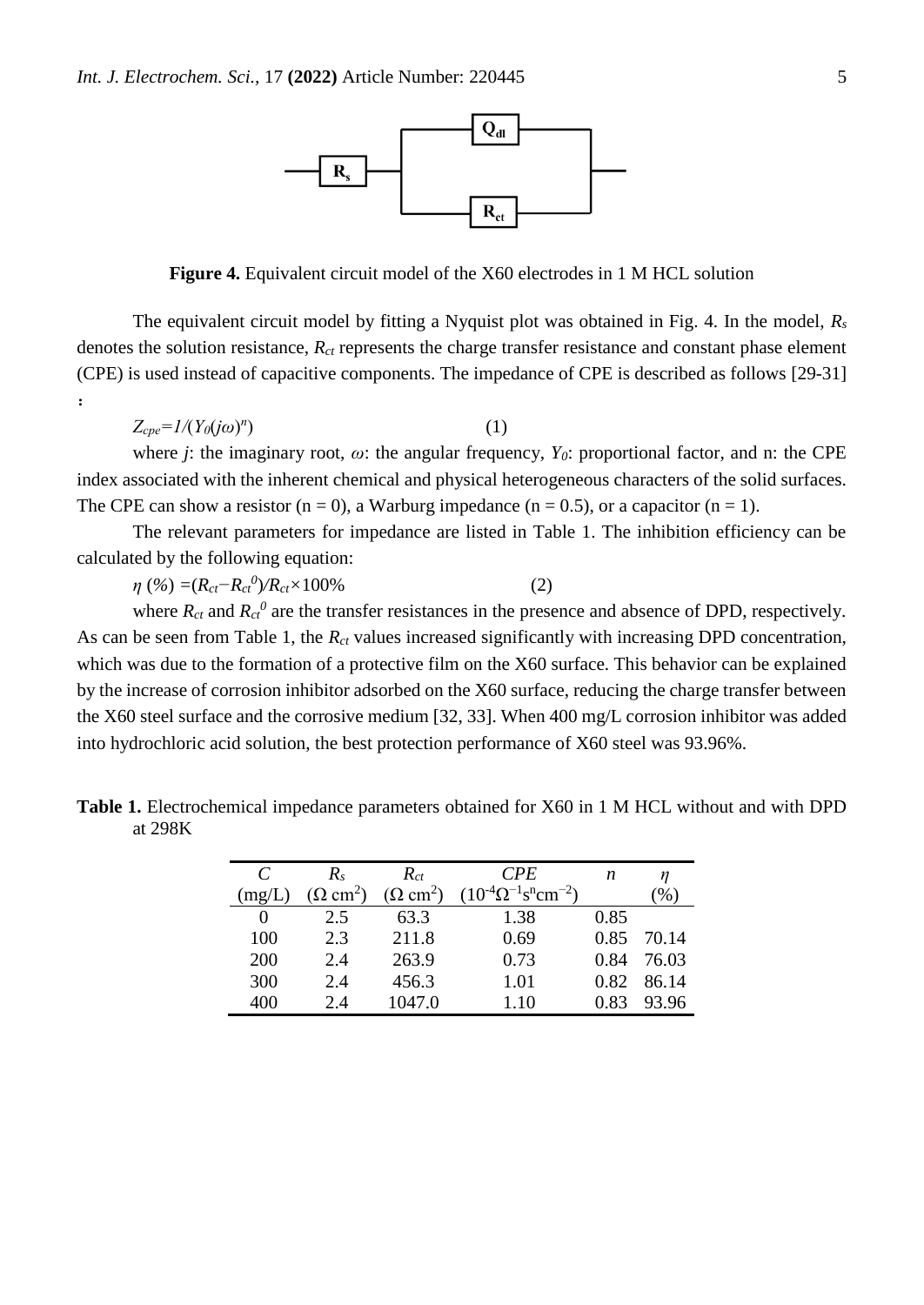

**Figure 5.** Potentiodynamic polarization curves for X60 in 1 M HCL solution without and with DPD at 298K

In order to further evaluate the protective effect of DPD inhibitors on X60 steel, the polarization technique was investigated. The potentiodynamic polarization curves of the steel at different concentrations of DPD in the presence of 1 M HCl solution at 298 K are shown in Fig. 5, and the relevant parameters (corrosion potential (*Ecorr*), corrosion current density (*icorr*), anodic (*βa*), cathodic (*βc*) Tafel slopes) of the polarization curves are given in Table 2. The percentage inhibition efficiency *η* % is given by the following equation (3):

$$
\eta\,\left(\%\right) = (i_{corr,0}\text{-}i_{corr})/(i_{corr,0}) \times 100\%\tag{3}
$$

It can be seen from the figure that the cathode curve is relatively parallel after the addition of DPD corrosion inhibitor, indicating that the effect of DPD corrosion inhibitor on the cathode is small and the effect of metal dissolution on the anode is more significant [34, 35]. With the increase of DPD concentration, the corrosion current density decreases. This is due to the adsorption of the corrosion inhibitor at the X60 steel/acid solution interface reducing the dissolution of the steel [36, 37]. At a concentration of 400 mg/L, the corrosion inhibitor efficiency reaches 93.34%, which achieves the best protection. The maximum shift of the *Ecorr* value in the tested polarization curve was 9.5 mV, indicating a mixed action of the DPD corrosion inhibitor [38-41].

**Table 2.** The polarization parameters obtained for X60 in 1 M HCL without and with DPD at 298K

| $\text{mg/L}$ | $E_{corr}$ (mV/SCE) | $i_{corr}$ (µA cm <sup>-</sup> | $\beta_a$ (mV dec <sup>-1</sup> ) | $(mV dec^{-1})$ | $\gamma$ <sup>0</sup> |
|---------------|---------------------|--------------------------------|-----------------------------------|-----------------|-----------------------|
|               | $-495$              | 98.41                          | 49                                | $-113$          |                       |
| 100           | $-493$              | 31.48                          | 49                                | $-127$          | 68.01                 |
| 200           | $-499$              | 24.22                          | 54                                | $-114$          | 75.39                 |
| 300           | $-480$              | 17.67                          | 45                                | $-1.53$         | 82.04                 |
| 400           | $-504$              | 6.55                           | 49                                | -89             | 93.34                 |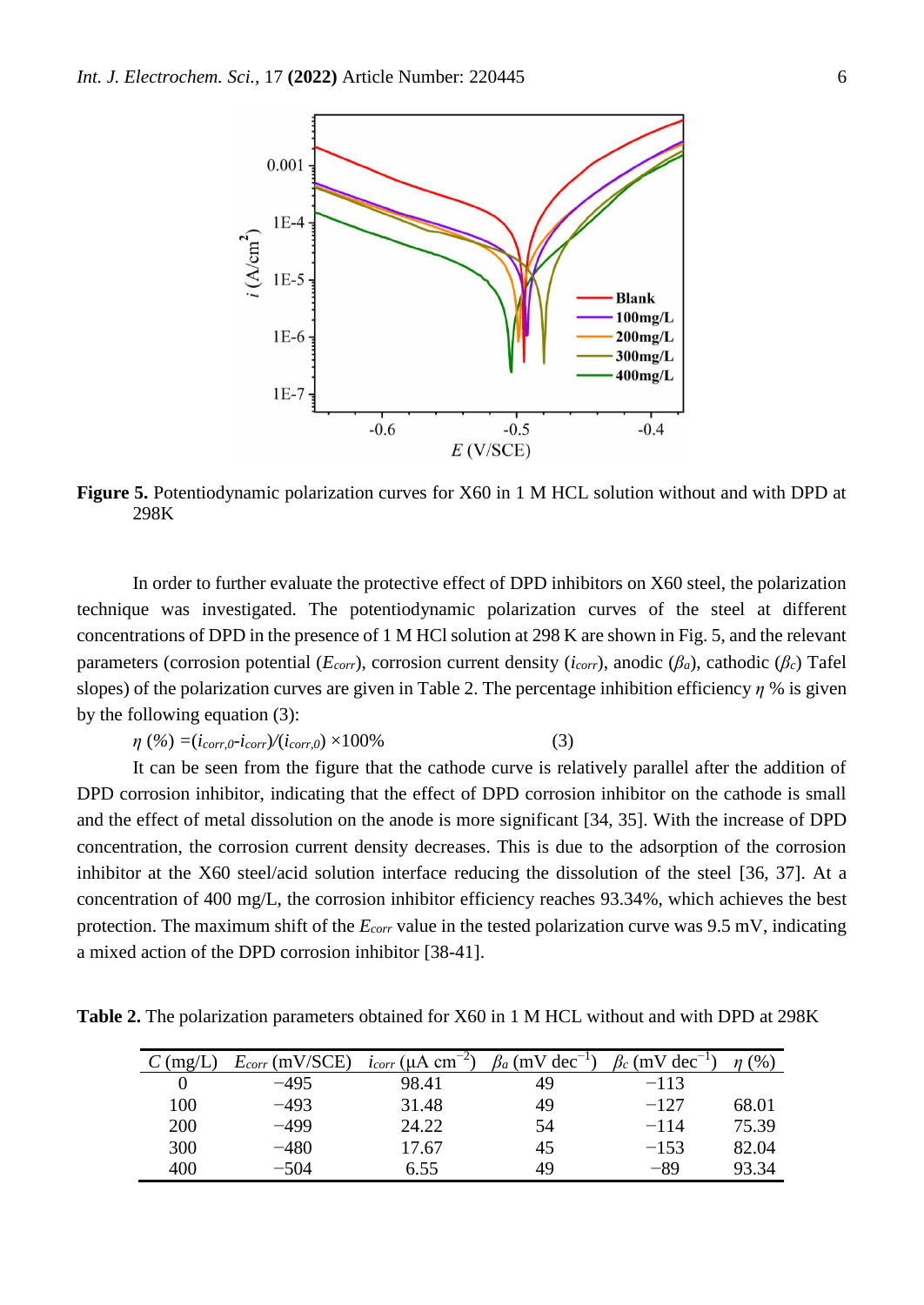#### *3.2 SEM analysis*

The morphology of X60 steel surface immersed in hydrochloric acid solution with and without DPD corrosion inhibitor was observed using FE-SEM and the results are shown in Fig. 6. In the absence of the DPD inhibitor, Fig. 6a shows that the surface of the X60 in the hydrochloric acid solution is quite rough and exhibits a fish scale morphology accompanied by the formation of corrosion products due to the corrosion of the hydrochloric acid solution. On the other hand, with the addition of DPD molecules to the hydrochloric acid solution, the surface of the exposed steel specimens is smooth and scratches from mechanical polishing can also be seen, indicating the formation of a protective film on the X60 surface from the adsorption of inhibitor molecules.



**Figure 6.** SEM images of bare X60 (a) and with 400 mg/L DPD (b) after being immersed in 1 M HCL solution for 5h

#### *3.3 Adsorption isotherm*

In order to understand the mode of interaction of corrosion inhibitors with metal surfaces, it is necessary to utilize adsorption isotherms. In this study, the Langmuir adsorption isotherm was fitted to investigate the adsorption behavior of DPD corrosion inhibitors on the surface of X60 steel. The Langmuir isotherm can be expressed by the following equation [42]:

$$
C/\theta = 1/K_{ads} + C \tag{4}
$$

where C denotes the concentration of the inhibitor, *Kads* represents the adsorption equilibrium constant, and  $\theta$  (surface coverage) is defined as the corrosion inhibition efficiency obtained from the polarization curve measurements. Fig. 7 shows C vs C/θ as a straight line with a correlation coefficient  $(R<sup>2</sup>)$  of 0.98866 and a slope of 0.94. The larger the value of  $K_{ads}$  calculated from the isotherm intercept, the stronger the interaction of the corrosion inhibitor molecules with the metal surface. The *Kads* correlates with the standard free energy of adsorption ( $\Delta G_{ads}^0$ ) as follows:

$$
K_{ads} = I/C_s \exp(\frac{-\Delta G_{ads}^0}{RT})
$$
\n(5)

where, *R* is the molar gas constant (8.314 J mol<sup>-1</sup> K<sup>-1</sup>) and *T* is the absolute temperature (*K*),  $C_s$ corresponds to the concentration of water in solution  $(1\times10^3 \text{ g/L})$ . The calculated Gibbs free energy is about  $-$ 24.03 kJ mol<sup>-1</sup>. Negative  $\Delta G_{ads}^0$  value indicate that the adsorption process of DPD molecules on the steel surface is spontaneous [43]. Generally speaking,  $\Delta G_{ads}^0$  value less than −20 kJ mol<sup>-1</sup> is physical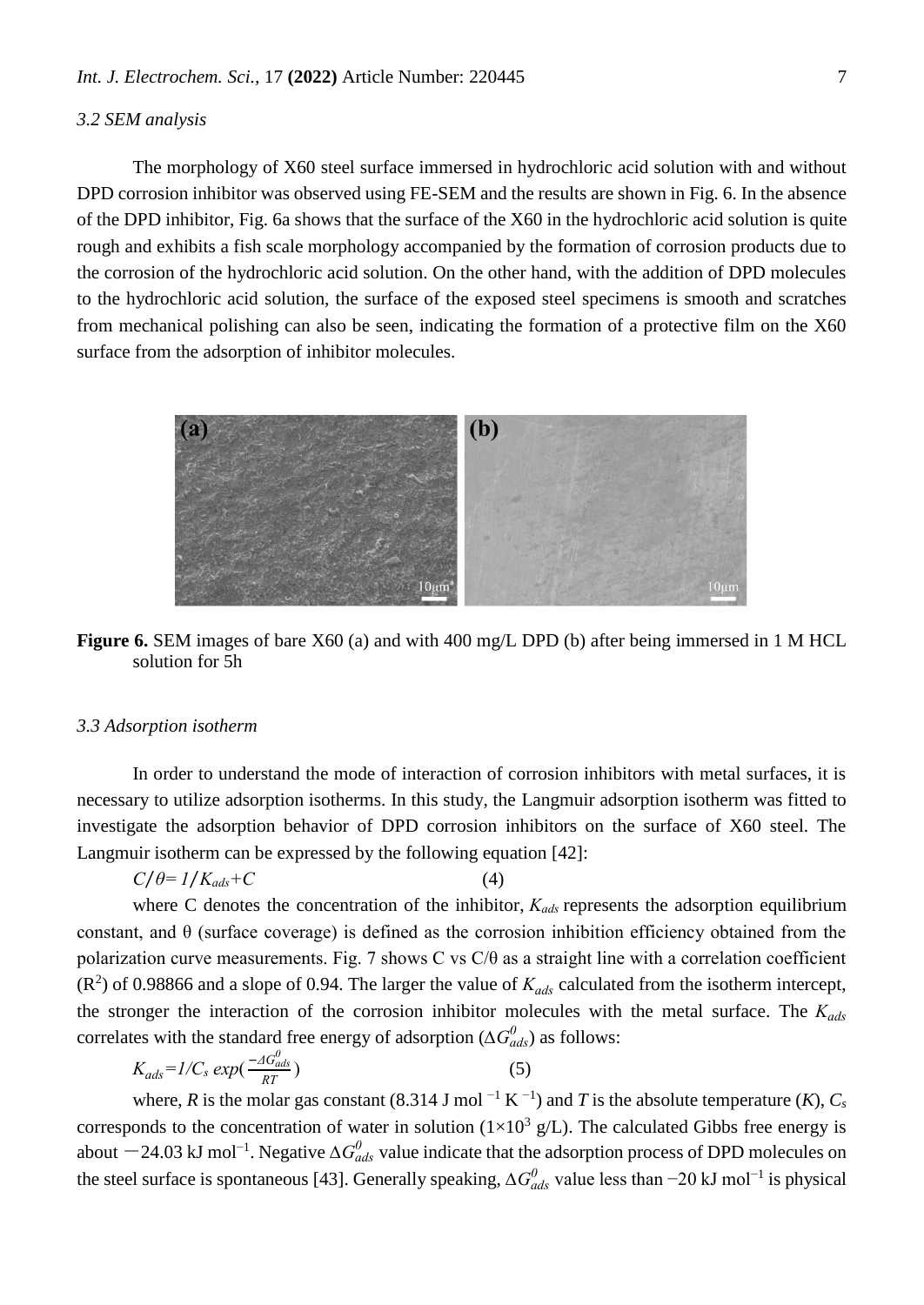adsorption and higher than −40 kJ mol<sup>-1</sup> is chemisorption [44]. In the present case, the  $\Delta G_{ads}^0$  value is in the middle range, indicating a combination of physical and chemical adsorption.



**Figure 7.** Langmuir adsorption plots of DPD on the X60 electrodes in 1 M HCl solution

#### *3.4 Molecular dynamics calculation*

The molecular dynamics calculations of DPD on Fe (110) was used to determine theoretically the adsorption configuration and adsorption energy of DPD molecules on the surface of X60 steel. The most stable low-energy configuration of DPD adsorption on the Fe (110) surface in the aqueous phase is shown in Fig. 8. As can be seen from the figure, the adsorption conformation of DPD molecules is parallel to the steel surface, which promotes effective surface residence and greater coverage, thus hindering the attack of aggressive ions during the immersion process[45-47]. The calculated DPD adsorption energy of -289.2 kJ mol<sup>-1</sup> is much larger than the adsorption energy of water molecules on the steel surface of –74.08 kJ mol<sup>-1</sup>, which indicates that DPD molecules can displace water molecules and form a protective film on the steel surface [15, 48, 49].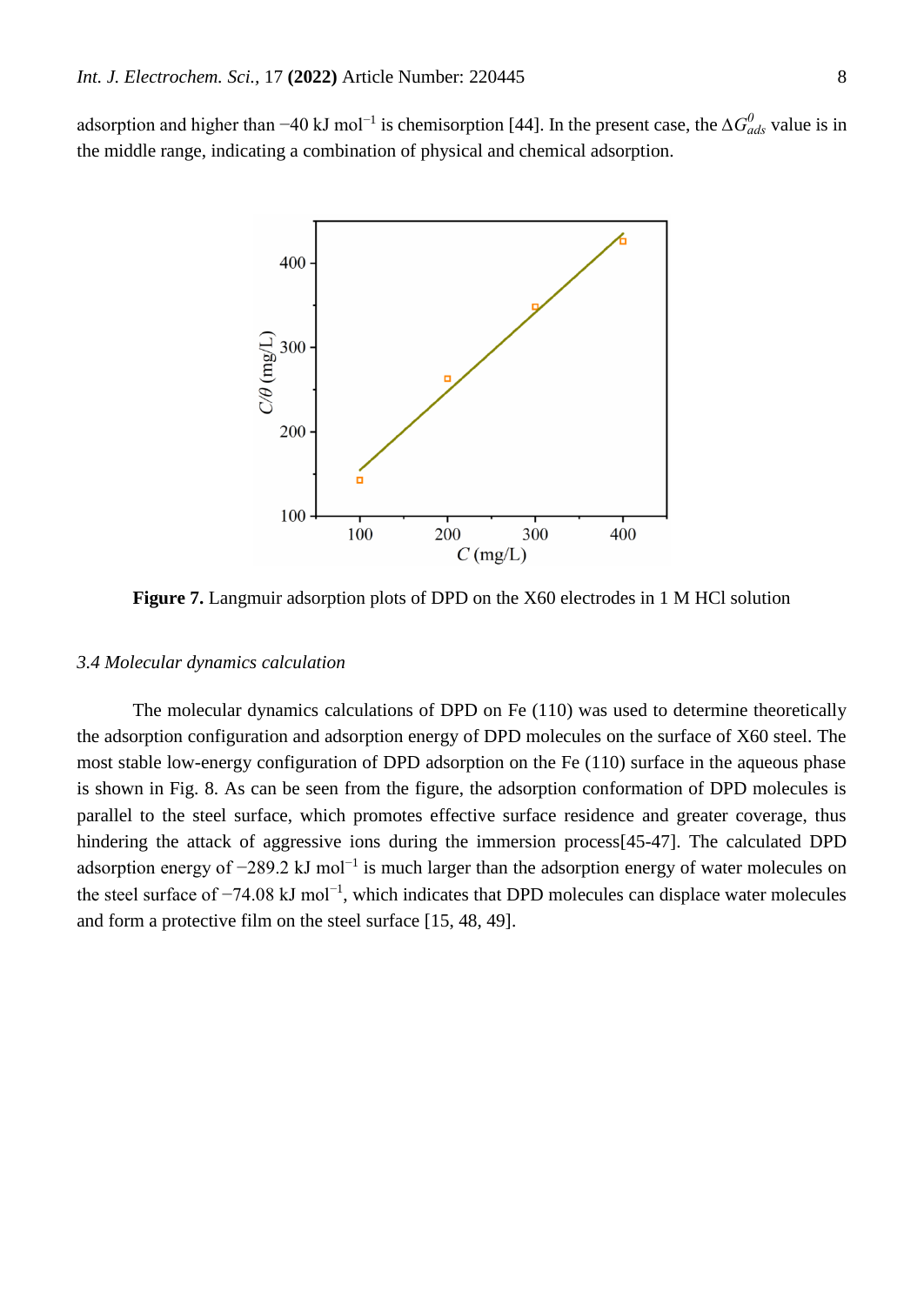

**Figure 8.** Equilibrium adsorption configuration of DPD molecule on Fe (110) substrate (inset: on-top view)

#### **4. CONCLUSION**

The inhibition effect of a drug molecule DPD on X60 carbon steel in a 1 M hydrochloric acid environment was investigated. The evaluation was achieved by electrochemical measurement techniques at 298 K. The inhibition efficiency of the DPD corrosion inhibitor on the steel was positively correlated with the amount added in the hydrochloric acid and the highest inhibition efficiency of 93.96% was achieved at a content of 400 mg/L. The surface morphology of the immersed specimens in the hydrochloric acid solution confirmed the electrochemical results. DPD molecule adsorption on the steel surface followed the Langmuir adsorption theory and is a joint result of physical and chemical adsorption. Moreover, the optimal adsorption configuration of DPD molecules on the steel surface was calculated by molecular dynamics.

#### ACKNOWLEDGMENTS

This work was partly sponsored by the Foundation of the Department of Science and Technology of Guizhou province (QKHPTRC[2021]5643).

#### **References**

- 1. I.B. Obot, A. Madhankumar, *J. Ind. Eng. Chem.*, 25 (2015) 105-111.
- 2. L.O. Olasunkanmi, I.B. Obot, M.M. Kabanda, E.E. Ebenso, *J. Phys. Chem. C.*, 119 (2015) 16004- 16019.
- 3. B. Hou, X. Li, X. Ma, C. Du, D. Zhang, M. Zheng, W. Xu, D. Lu, F. Ma, *NPJ. Mater. Degrad.*, 1 (2017).
- 4. H. Li, Y. Qiang, W. Zhao, S. Zhang, *Corros. Sci.*, 191 (2021) 109715.
- 5. Y. Qiang, H. Zhi, L. Guo, A. Fu, T. Xiang, Y. Jin, *J. Mol. Liq.*, 352 (2022) 118638.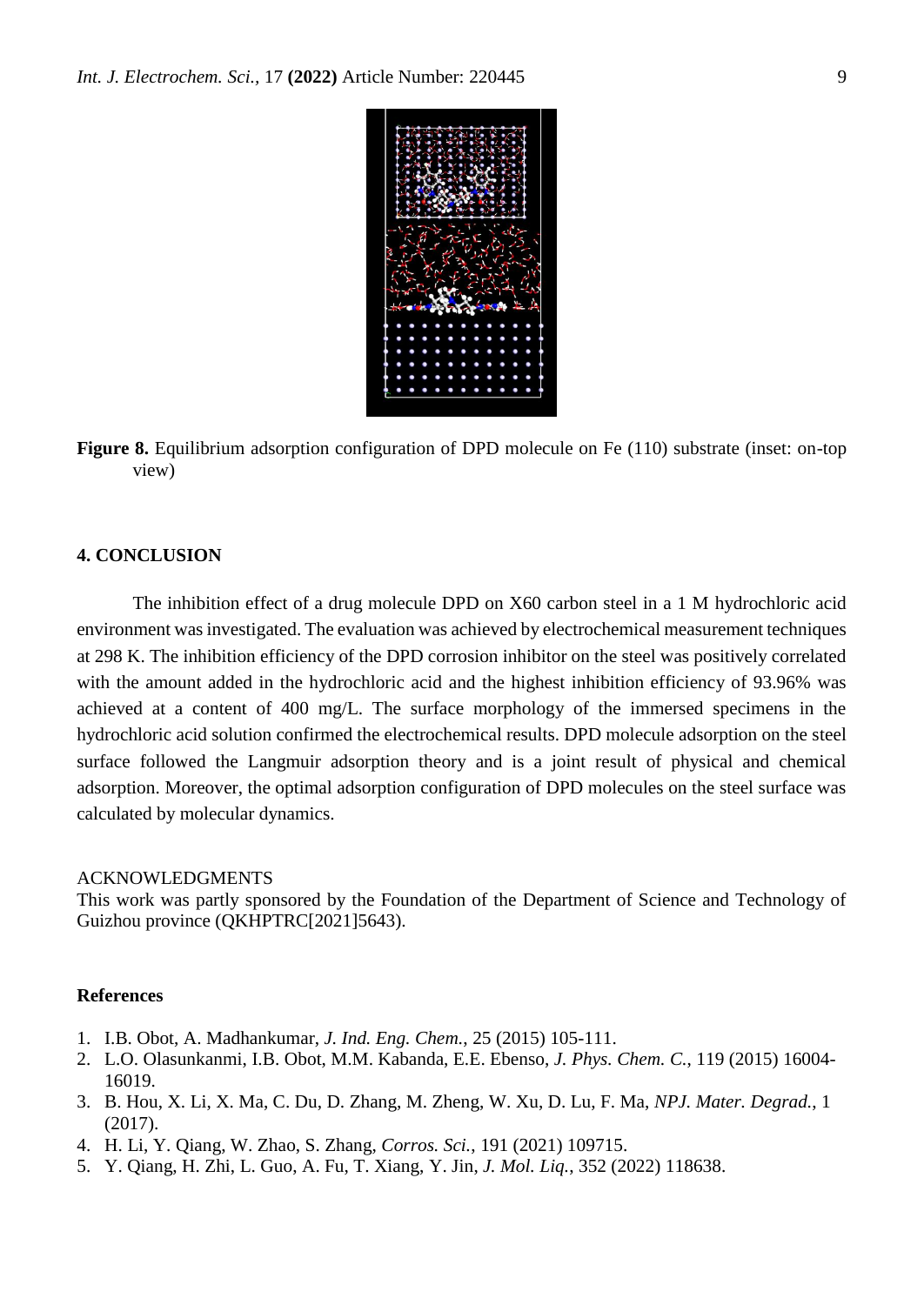- 6. Y. Qiang, S. Zhang, S. Xu, W. Li, *J. Colloid. Interf. Sci.*, 472 (2016) 52-59.
- 7. Q. Deng, N.-N. Ding, X.-L. Wei, L. Cai, X.-P. He, Y.-T. Long, G.-R. Chen, K. Chen, *Corros. Sci.*, 64 (2012) 64-73.
- 8. Y. Qiang, S. Xu, L. Guo, N. Chen, Ime B. Obot, *Int. J. Electrochem. Sci.*, 11 (2016) 3147-3163.
- 9. Marija B. Petrović Mihajlović, Milan M. Antonijević, *Int. J. Electrochem. Sci.*, 10 (2015) 1027- 1053.
- 10. Z. Chen, Z. Liu, K. He, G. Han, Y. Lv, J. Han, X. Wei, *Int. J. Electrochem. Sci.*, 16 (2021) 210559.
- 11. C. Li, Z. Sun, M. Kang, Z. Yan, Z. Tan, Q. Li, W. Wang, *Int. J. Electrochem. Sci.*, 16 (2021) 211034.
- 12. X. He, J. Mao, Q. Ma, Y. Tang, *J. Mol. Liq.*, 269 (2018) 260-268.
- 13. P. Kannan, T.S. Rao, N. Rajendran, *J. Colloid. Interf. Sci.*, 512 (2018) 618-628.
- 14. E. Naseri, M. Hajisafari, A. Kosari, M. Talari, S. Hosseinpour, A. Davoodi, *J. Mol. Liq.*, 269 (2018) 193-202.
- 15. M. Abdallah, *Corros. Sci.*, 46 (2004) 1981-1996.
- 16. M.M. El-Naggar, *Corros. Sci.*, 49 (2007) 2226-2236.
- 17. I.B. Obot, N.O. Obi-Egbedi, S.A. Umoren, *Corros. Sci.*, 51 (2009) 1868-1875.
- 18. S.K. Shukla, M.A. Quraishi, *Corros. Sci.*, 51 (2009) 1007-1011.
- 19. A.K. Singh, M.A. Quraishi, *Corros. Sci.*, 52 (2010) 152-160.
- 20. S. Bashir, V. Sharma, H. Lgaz, I.-M. Chung, A. Singh, A. Kumar, *J. Mol. Liq.*, 263 (2018) 454- 462.
- 21. R.A. Anaee, I.H.R. Tomi, M.H. Abdulmajeed, S.A. Naser, M.M. Kathem, *J. Mol. Liq.*, 279 (2019) 594-602.
- 22. Y. Qiang, L. Guo, H. Li, X. Lan, *Chem. Eng. J.*, 406 (2021) 126863.
- 23. Y. Qiang, S. Zhang, L. Guo, S. Xu, L. Feng, I.B. Obot, S. Chen, *J. Clean. Prod.*, 152 (2017) 17-25.
- 24. Y. Qiang, S. Zhang, L. Guo, X. Zheng, B. Xiang, S. Chen, *Corros. Sci.*, 119 (2017) 68-78.
- 25. H. Li, S. Zhang, Y. Qiang, *J. Mol. Liq.*, 321 (2021) 114450.
- 26. N. Yilmaz, A. Fitoz, ÿ. Ergun, K.C. Emregül, *Corros. Sci.*, 111 (2016) 110-120.
- 27. P. Dohare, K.R. Ansari, M.A. Quraishi, I.B. Obot, *J. Ind. Eng. Chem.*, 52 (2017) 197-210.
- 28. A. Dutta, S.K. Saha, U. Adhikari, P. Banerjee, D. Sukul, *Corros. Sci.*, 123 (2017) 256-266.
- 29. A. Espinoza-Vázquez, F.J. Rodríguez-Gómez, B.I. Vergara-Arenas, L. Lomas-Romero, D. Angeles-Beltrán, G.E. Negrón-Silva, J.A. Morales-Serna, *RSC Adv.*, 7 (2017) 24736-24746.
- 30. H. Li, S. Zhang, B. Tan, Y. Qiang, W. Li, S. Chen, L. Guo, *J. Mol. Liq.*, 305 (2020) 112789.
- 31. A. Zarrouk, B. Hammouti, A. Dafali, F. Bentiss, *Ind. Eng. Chem. Res.*, 52 (2013) 2560-2568.
- 32. M. Bozorg, T. Shahrabi Farahani, J. Neshati, Z. Chaghazardi, G. Mohammadi Ziarani, *Ind. Eng. Chem. Res.*, 53 (2014) 4295-4303.
- 33. Y. Qiang, S. Fu, S. Zhang, S. Chen, X. Zou, *Corros. Sci.*, 140 (2018) 111-121.
- 34. Y. Qiang, S. Zhang, B. Tan, S. Chen, *Corros. Sci.*, 133 (2018) 6-16.
- 35. C. Verma, L.O. Olasunkanmi, T.W. Quadri, E.-S.M. Sherif, E.E. Ebenso, *J. Phys. Chem. C.*, 122 (2018) 11870-11882.
- 36. Y. Qiang, S. Zhang, H. Zhao, B. Tan, L. Wang, *Corros. Sci.*, 161 (2019) 108193.
- 37. I. Rotaru, S. Varvara, L. Gaina, L.M. Muresan, *Appl. Surf. Sci.*, 321 (2014) 188-196.
- 38. J.H. Al-Fahemi, M. Abdallah, E.A.M. Gad, B.A.A.L. Jahdaly, *J. Mol. Liq.*, 222 (2016) 1157-1163.
- 39. S.M. Azab, A.M. Fekry, *J. Alloy. Compd.*, 717 (2017) 25-30.
- 40. H. Lgaz, R. Salghi, S. Jodeh, B. Hammouti, *J. Mol. Liq.*, 225 (2017) 271-280.
- 41. M. Ramezanzadeh, G. Bahlakeh, B. Ramezanzadeh, Z. Sanaei, *J. Ind. Eng. Chem.*, 77 (2019) 323- 343.
- 42. S. Ralkhal, T. Shahrabi, B. Ramezanzadeh, G. Bahlakeh, *Appl. Surf. Sci.*, 464 (2019) 178-194.
- 43. Y. Qiang, S. Zhang, S. Yan, X. Zou, S. Chen, *Corros. Sci.*, 126 (2017) 295-304.
- 44. L. Guo, I.B. Obot, X. Zheng, X. Shen, Y. Qiang, S. Kaya, C. Kaya, *Appl. Surf. Sci.*, 406 (2017) 301-306.